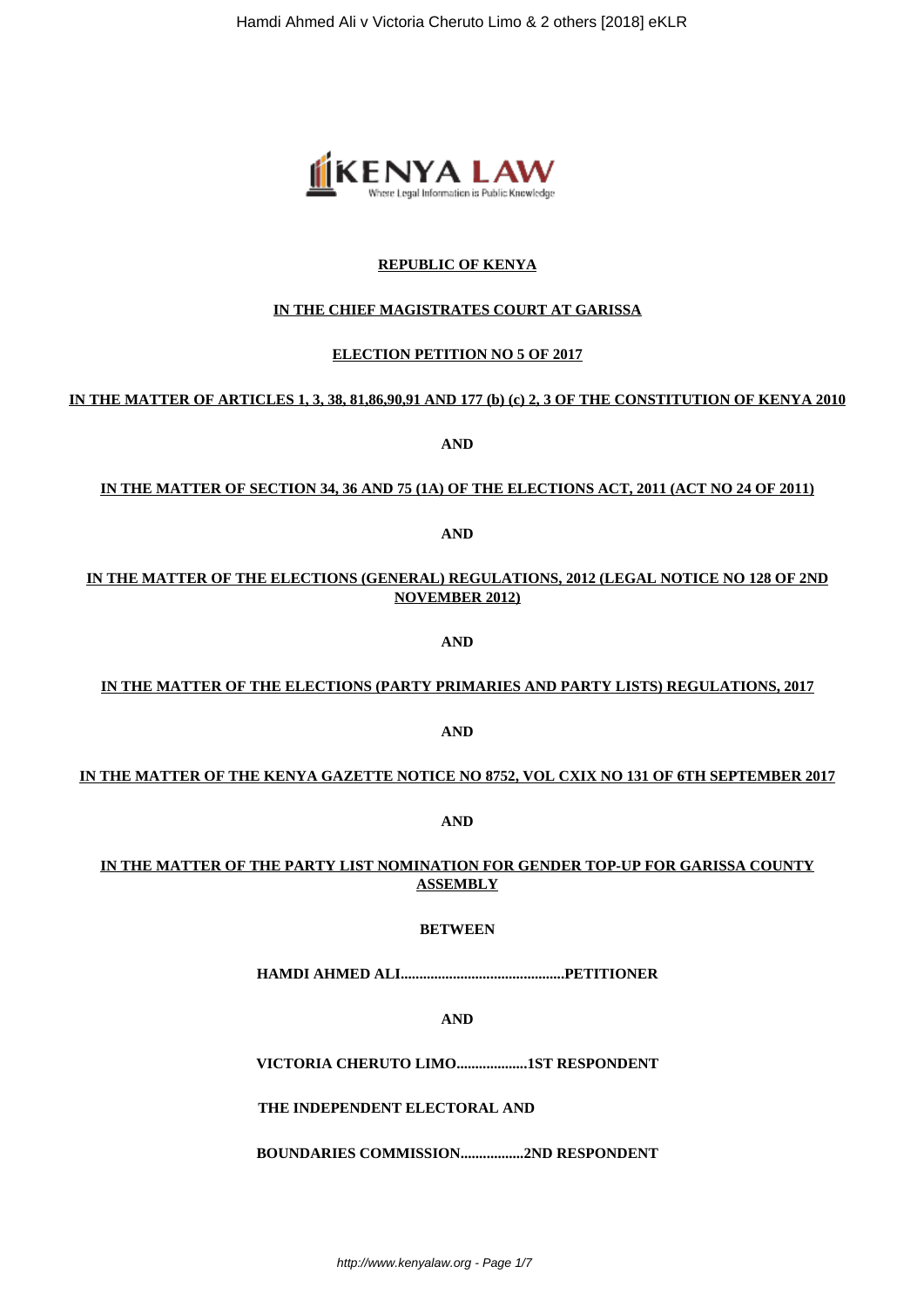#### **AND**

#### **THE NATIONAL COHESION AND**

#### **INTEGRATION COMMISSION..............INTERESTED PARTY**

#### **JUDGMENT**

Vide the petition filed on the 25th September 2017; the Petitioner filed the present petition against the Respondents herein praying for the following orders:

*(a) The Honourable Court be pleased to issue a declaration that the Petitioner is the duly elected candidate to the County Assembly of Garissa as the Kenya Patriots Party gender special seat nominee (gender top up) as provided for under Article 177 (1) (b) of the Constitution.*

*(b) The Honourable Court be pleased to issue a declaration that the election of the Respondent to the County Assembly of Garissa under Article 177 (1) (b) of the Constitution was unlawful and should be declared void.*

*(c) The Honourable Court be pleased to issue a declaration that the 2nd Respondent contravened the provisions of Article 90 (2) (b) and 177 (1) (b) (c) of the Constitution, together Sections 34 (5) and 36 (1) (e), (7) of the Election Act and Regulation 54 and 55 of the Elections (General) Regulations,, 2012 by electing the 1st Respondent to the County Assembly of Garissa as the Kenya Patriot's Party gender special seat nominee (gender top up).*

*(d) A declaration that the 2nd Respondent also failed to carry out its duty of ensuring that all person on the respective lists are qualified candidates as required by Regulation 54 (5) of the Election (General Regulations 2012).*

*(e) A declaration that the 2nd Respondent also failed to carry out its duty of ensuring that all persons on the respective party lists are qualified candidates as required by Regulation 54 (5) of the Election ( General Regulation) 2012.*

(f) *That the Honourable court be pleased to nullify the gazettement of the 1st Respondent as a nominated member of the County Assembly of Garissa as the Kenya Patriot's Party gender special seat nominee (gender top up) conveyed through the Kenya Gazette Notice No 8752 of the 6th September, 2017.*

(g) *That this Honourable Court be pleased to issue mandatory orders to compel the 2nd Respondent to elect the Petitioner as a member of the County Assembly of Garissa as the Kenya Patriot's Party gender special seat nominee (gender top up) by publishing a Gazette Notice electing the Petitioner to the County Assembly of Garissa.*

The Petition is premised on the grounds on the face of it and the supporting affidavits sworn on the 24th September 2014 and 25th September respectively by the Petitioner and Geoffrey Rono, the Chairman of the Kenya Patriot's Party.

The Petition is opposed vide the responses to Petition filed the 1st and 2nd Respondents on the 10th October 2017 and the 27th October respectively. On the 18th October 2017, the Interested Party applied to this court to be enjoined as an interested party in this suit. The application was heard and a ruling allowing the application delivered on the 23rd November 2017. However, the Interested Party's participation was limited to filing of submissions only.

### **BACKGROUND:**

Before, I get into the petition itself, it is important that I outline the brief background of the case. In the month of June 2017, Kenya Patriot's Party (herein after referred to as K.P.P) invited applications from its members who wished to be considered for nomination in various Counties where the party was fielding candidates pursuant to Article 177 (1) (c) of the Constitution and Section 36 of the Election Act, No 24 of 2011. Both the Petitioner and the Respondent applied to be the special seat nominee (gender top-up) of the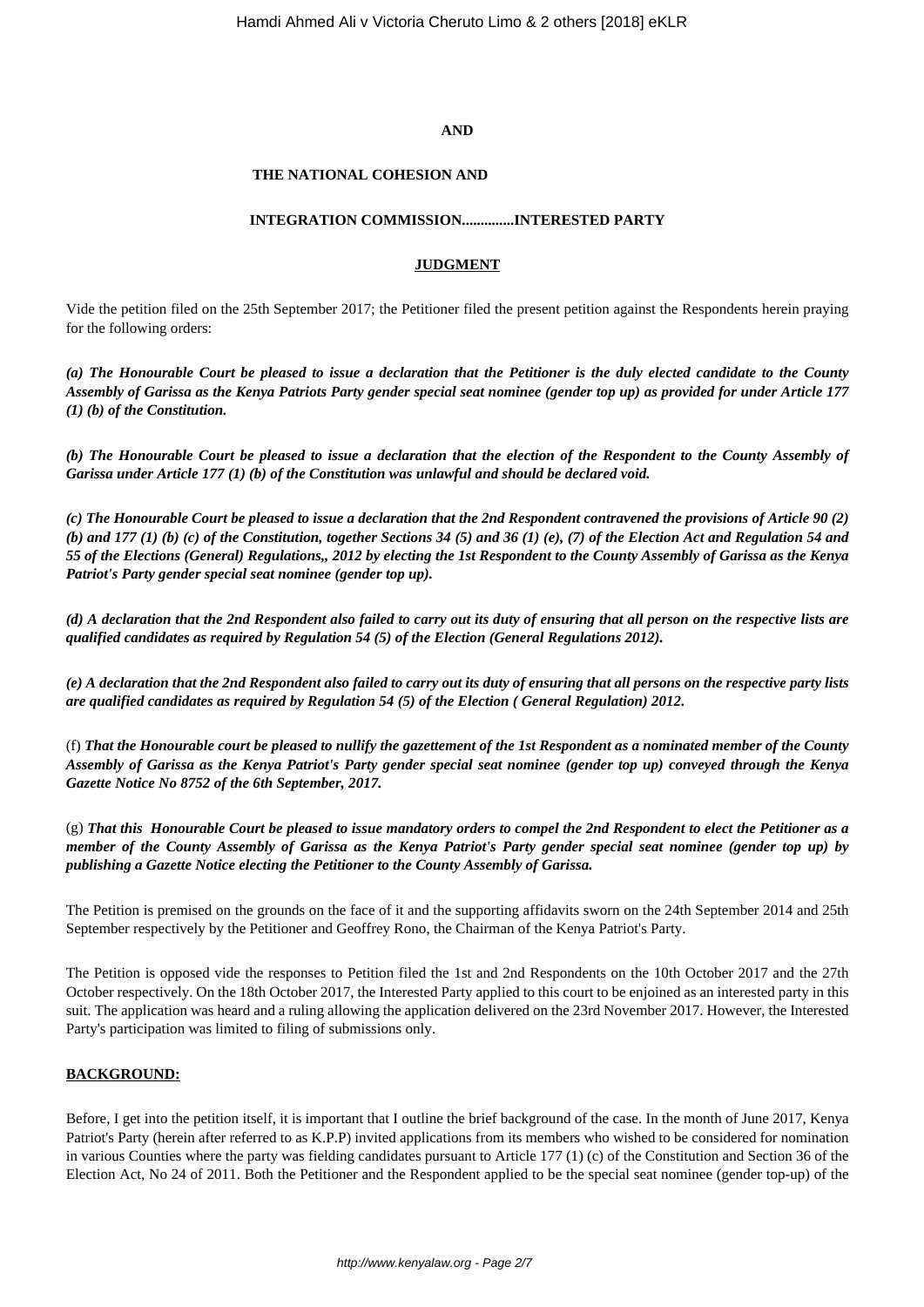Party. The party forwarded ten names to the 2nd Respondent which included the names of the Petitioner and the 1st Respondent. On the 21st of July 2017, the 2nd Respondent published a list in which in which the 1st Respondent was listed at position 1 and the Petitioner at position 3. On the 28th August, 2017 the 2nd Respondent herein published a list of nominated members for the Garissa County Assembly vide Gazette Notice No 8380 but the nominees for K.P.P were excluded. On the 6th September 2017, vide Gazette Notice No 8752 corrigenda in Gazette Notice No 8380, the 2nd Respondent published a Notice which indicated that the 1st Respondent had been nominated to be the member of the County assembly of Garissa in the category of special seats (Gender topup). The Petitioner being dissatisfied with the nomination of the 1st Respondent now brings this petition challenging the same.

### **PETITIONERS CASE:**

Precisely, the Petitioners case is that in or about the month of June, 2017, she applied to be nominated as a member of County Assembly of Garissa under the category of special seats (gender top-up). Upon the application, K.P.P forwarded ten names to the 2nd Respondent who published a list on its website on the 19th July 2017 with her name being in the first position and the 1st Respondent's name being in the third position. The said list is marked as "HAA-2. On the 21st of July 2017, the 2nd Respondent published a final list in which the 1st Respondent was listed in the first position and the Petitioner moved third position. The said list is marked as "HAA-3" The Petitioner avers that this was without any justification. On 24th July 2017, K.P.P wrote to the 2nd Respondent vide the letter dated 24th July, 2017 asking them to revert to the original list where the Petitioner was listed in first position. The said letter is marked as "HAA-4) However, on the 28th August 2017, in disregard to the said letter, the 2nd Respondent vide Gazette Notice No 8330 published a list of nominated members for the County Assembly of Garissa which excluded the nominee from K.P.P. The list is marked as "HAA-6". On the 6th September 2017, the 2nd Respondent published vide Gazette Notice No 8752 corrigenda of Gazette No 8380 and added the 1st Respondent as nominated to the County Assembly of Garissa under the category of special seats (gender top-up). The Petitioner avers that the party again wrote to the 2nd Respondent protesting the inclusion of the 1st Respondent as party nominee and requested them to expunge the 1st Respondents name from the list and replace her name with the Petitioners name as she had been listed first in the party list published on the 19th July 2017. The 2nd Respondent did not respond to the second letter too. The Petitioners evidence is that the 1st Respondent colluded with the 2nd Respondent and/or its agents to alter and publish K.P.P's list and place her at the first position with the full knowledge that she was not the party's first choice. The Petitioner avers that the 1st Respondent fraudulently caused her name to be uploaded to the 2nd Respondent's Candidate Registration Management System ( herein after referred to as C.R.M.S system) The Petitioner further alleges that the 1st Respondent did not qualify for nomination to the County assembly of Garissa. Her evidence is that the gazettement is illegal and did not follow the laid down procedure.

The Petitioner's witness Geoffrey Rono testified that he is the Chairman of K.P.P. In his affidavit which was adapted as evidence by this court, he confirmed the Petitioners testimony. In addition he stated that as far as the party was concerned the 1st Respondent fraudulently caused her name to be uploaded into the 2nd Respondents C.R.M.S system without the knowledge of the party. He stated further that the actions by the 2nd Respondent were illegal and were not in accordance with the procedures laid down by the law. It was his evidence that the Petitioner participated in the activities of the party in Garissa County and was listed as first on the list whereas the 1st Respondent was listed as third. Therefore, the Petitioner is the rightful nominee for seat of member of the County Assembly. He added further that the 1st Respondent is not qualified to be on the K.P.P's party list for the special seat (gender top-up) for Garissa County Assembly because she is not a resident of Garissa County and can therefore not represent the interests of the people of Garissa.

# 1<sup>st</sup> RESPONDENTS CASE:

The 1st Respondents case is that, she is a member of K.P.P having joined the party on the 20th March 2016 and bearing registration certificate number KPP31000067. In June 2017, K.P.P invited applications from its members for consideration for nomination in various counties where the party was fielding candidates. The party advised its staff to participate. Together with a number of other staff, the 1st Respondent submitted her application as a member of the County Assembly of Garissa under the gender category. The 1st Respondent avers that her application was the first application in that category. It is her evidence that the applications were considered in the order in which they were received by the party, and accordingly, her application took precedence over the rest in terms of priority. According to her this is what explains the order of the names in the party list. On the 19th July 2017, the party uploaded the party list in the 2nd Respondent's C.R.M.S system with her name being first in the gender category Garissa County. On 23rd July 2017, the 2nd Respondent published in the local dailies a list of candidates proposed by different political parties for nomination for various categories. The same is marked as "VCL1". The 1st Respondent avers that at no time did the 2nd Respondent publish a party list in which the Petitioner's name was first and her name third. On the 6th September 2017, the 2nd Respondent published in the Kenya Gazette Notice No 8752 corrigenda in which it added the 1st Respondents name to the gender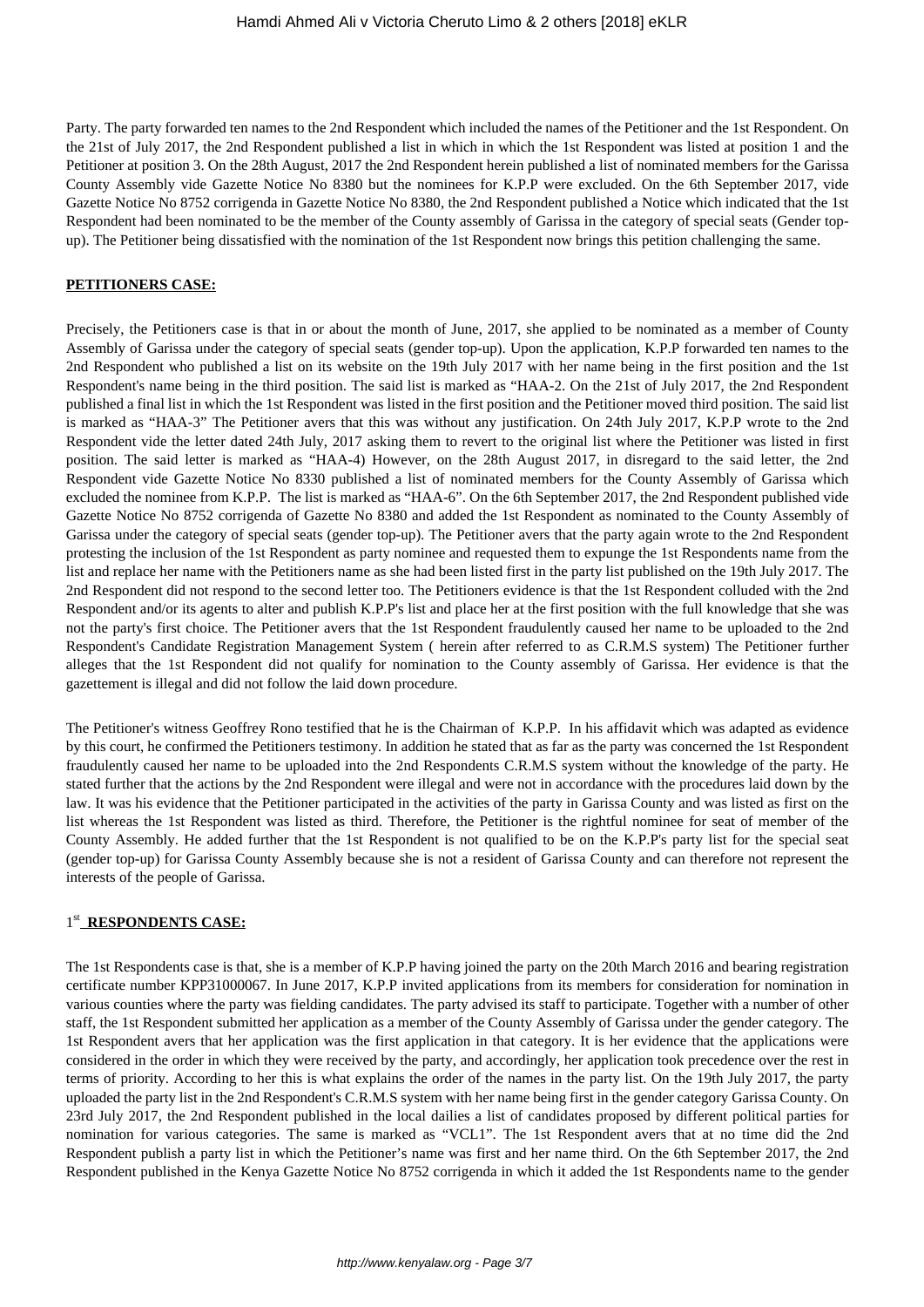top-up list of Garissa County Assembly. The 1st Respondent states further that from the date of the submission of the party list to the 2nd Respondent, neither the Petitioner nor the Chairperson of the party communicated to her any grievance, whether orally or in writing. The 1st Respondent denies fraudulently causing her name to be uploaded into the 2nd Respondent C.R.M.S system or colluding with the 2nd Respondent in removing the Petitioner name from the first position and replacing it with her own name. The 1st Respondent avers she was on leave at that time. The first respondent further states that she is qualified to be nominated as a member of the County Assembly of Garissa.

In support of the 1st Respondent, her first witness Mr Ken Kipchirchir Mutai stated that he is the Finance and Operation Director of K.P.P. His role is to assist the Chairman in preparation of the party list, and, to upload it in the C.R.M.S system. The only persons with the password of the C.R.M.S system were Mr Rono, the Chairperson, and himself. On the 19th July 2017, together with Mr Rono, they uploaded the party list into the C.R.M.S system as per the training offered to them by the 2nd Respondent. They downloaded a copy thereof and sent it to the 2nd Respondent. A copy thereto is marked as "KKM2". The 1st Respondent was away on leave at the time the they uploaded the party list. Mr Mutai avers that the 1st Respondents name was always first in the party list and the Petitioner;s name third. His evidence was the party selected the applicants on priority basis in the order in which applications were received. He further states that the list produced by the Petitioner and marked as "HAA2" is not the list they uploaded in the C.R.M.S and sent to the 2nd Respondent. He avers that he is not aware of any meeting which convened to deliberate on the 1st Respondent's gazettement. As far as he is concern the 1st Respondent was validly nominated as a member of the County Assembly of Garissa.

The 1st Respondents second witness Janet Jemutai stated that she was an employee of K.P.P in charge of data entry and clean up. Sometime in June 2017, K.P.P invited applications from members who wished to be nominated to the County Assemblies in areas which the party was fielding candidates. Jemutai states that she was incharge of receiving the applications, recording and filing them. The 1st Respondents application was the first application she received in the gender category. The Petitioners application was the second application she received in the said category. The names of the applicants in the party list appeared in the order of the priority in which the application were received by the party. It is Jemutai's evidence that the 1st Respondent was on leave at the time the party submitted the party list to the 2nd Respondent.

### **2ND RESPONDENTS CASE:**

The 2nd Respondents witness, Salome Oyugi, the Manager Political Parties and Campaign financing of the 2nd Respondent stated that they published guidelines in Gazette Notice No 5735 on the 12th June 2017 which were to be adhered to by the political parties,. The same is marked as SO-G5-1. All political parties were to submit their party lists to the 2nd Respondent 45 days before the General Election as per section 35 of the Elections Act 2011. K.P.P resubmitted its final party list under the hand of the authorised official together with form 6 on the 19th July 2017. The 1st Respondent appeared as the first on the list and the Petitioner as the third. A copy of the list is marked as SO-G5-2. As required by Regulation 54 (8) of the Elections (General) Regulations 2012, the 2nd Respondent went ahead and published the final party list as received from K.P.P in both the Nation and the Standard newspapers on 23rd July 2017. In the Publication the 1st Respondent appeared as the first and the Petitioner as the third. The publication is marked as SO.G5-3. Oyugi stated that the 2nd Respondent issued a public Notice on the 21st July 2017 in both dailies for anyone was aggrieved by the published party list to lodge complaints. However no complaint was lodged against the inclusion of the 1st Respondent in the party list. The 2nd Respondent was thus bound to go by the party lists in its allocation for special seats. After the general elections on the 8th August 2017 each party was allocated seats commensurate with the number of seats won per County. K.P.P was allocated one through Gazette Notice Number 8752 of the 6th September 2017. The said Gazette Notice is marked as SO.G5-4. Accordingly, the 2nd Respondent picked the person who was listed first on the list as per section 36 (8) of the Elections Act, 2011.

### **PETITIONERS SUBMISSIONS:**

In his submissions, the Petitioner's Advocate contends that the 1st Respondent is not qualified to be on the K.P.P party list for gender nominee for the County Assembly of Garissa by virtue of her not being a resident of Garissa County. Therefore, she cannot represent the interest of the people of Garissa. Apparently, no woman was elected in any ward in Garissa County, and therefore, a " virtual ward" had to be created in Garissa for women. He argues that the representative for the "virtual ward" for women in Garissa must be a resident of Garissa. A non-resident , like the 1st Respondent cannot effectively represent the interest of the women of Garissa County. He further submits that the mandate of preparation of the party list is vested on the political party's Election Board. In support thereof he cites Regulation 10 of the Elections (Party Primaries and Party List). Therefore, it is his submissions that matters to do with party elections and nominations fell under the purview of the Election board and the Chairman. Since the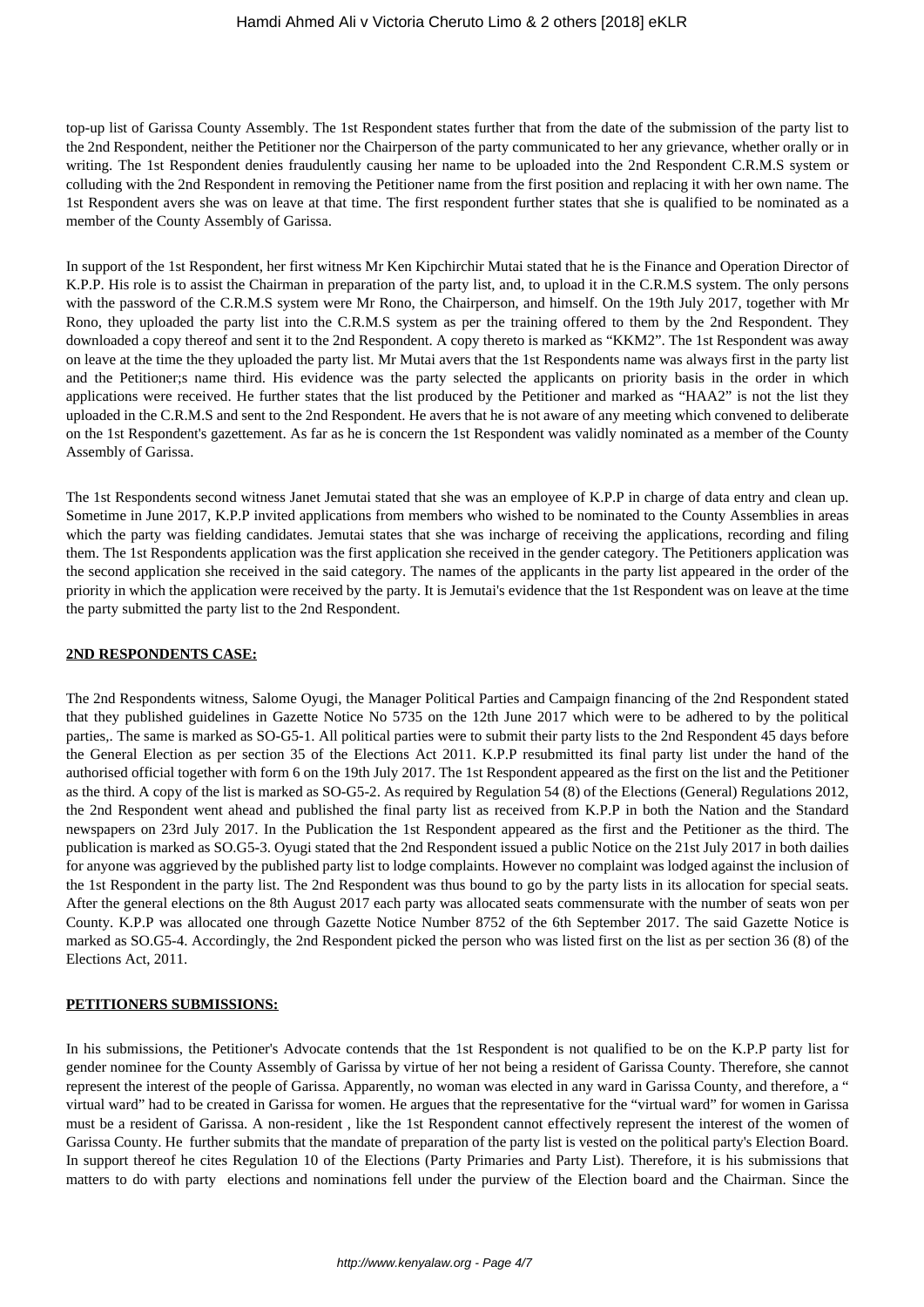Chairman testified that he prepared and uploaded a list which put the Petitioner as the first and the 1st Respondent as the third, the only conclusion would be that the list uploaded at 1.40 p.m on the 19th July 2017 was done so fraudulently. He posits that the first test whether one was validly nominated to any position is whether such person's nomination was sanctioned by her party's Election Board as provided for under Regulation 10 of the Elections (Party Primaries and Party List) Regulations, 2017. Where it appears such nomination was not sanctioned, then, it would be null and void. The second test would be if the nomination was conducted in a democratic, free, fair, provides equal opportunity to all eligible candidates, open, transparent and accountable. In his view, the nomination of the 1st Respondent was not as such. The Advocate for the Petitioner further submits that, under Rule 8 (1) of the Rules of Procedure in Settlement of Disputes, Legal Notice 139/2012, a party is allowed to a dispute within twenty four hours of the occurrence of a dispute. He has to notify the commission and any adverse party of the dispute in writing. K.P.P notified the 2nd Respondent of the disputed party list in writing on the 24th July 2017. In his view, the 2nd Respondent had a duty to act on the said letter despite the fact that it did not conform to the form laid down in the rules. He argues further that, by virtue of Article 159 (2) (d) of the Constitution, the 2nd Respondent acting as a quasi-Judicial authority ought to have considered the substance of the letter dated 24th July 2017 as opposed to the form and act appropriately. The 2nd Respondent had at least 10 days within which to act on the said letter but chose not to, thus denying the Petitioner her right of entry in the County Assembly of Garissa. Further, the Advocate for the Petitioner submits the Respondents did not present original or certified copies as exhibits. Specifically, he submits that the documents produced by Salome Oyugi were all scanned copies and not original copies or photocopies. He argues further that the original list was not produced in court by the 2nd Respondent who is the custodian of all election material. In support of his argument. He posits that the contents of a disputed document can only be proved by the production of the primary or by secondary evidence. He cites section 64 of the Evidence Act and the Court of Appeals decision in **KENNETH NYAGA MWIGE-VS-AUSTIN KAGUTA & TWO OTHERS [2015] e KLR.**

#### **1ST RESPONDENTS SUBMISSIONS:**

In response, The Advocate for the 1st Respondent submitted on the issues at hand under the following headings;

a) Whether nomination of the 1st Respondent as member of the County Assembly of Garissa was conducted in accordance with the principles laid down in the Constitution, Election Act and Election (Party Primaries and Party Lists) regulations, 2017"

- b) Whether the Petition proved the allegations in her petition"
- c) Who bears the costs"

On the first issue above, Counsel for the 1st Respondent submits the role of the 2nd Respondent is clearly laid down in the law and is not abstract as to invite the 2nd Respondent to interpret the Constitution, the Election Act and the regulations to ascertain its role. In support thereof he cites Article 88, 90 (1) (2) (b) of the Constitution and section 34 of the Election Act. Secondly, he submits that the legal qualification for nomination as a member of a The County Assembly under the gender top-up category are provided for under the Constitution and the Elections Act. In this regard he refers the court to section 34 (4) (6A) and (6B) of the Elections Act, 54 (5) of the Election (General ) Regulations and Gazette Notice No 5735 on the law guiding Party Lists on nomination of member of the County assembly among others. He further refers the Court to Article 193 (1) of the Constitution and section 25 of the Election Act which stipulates the requirements for a person to be cleared to be a member of a County Assembly. Counsel for the 1st Respondent submits that the Petitioner has not Challenged the voter registration status, moral and educational status of the 1st Respondent, but has challenged the residence of the 1st Respondent which in his view is a qualification not known in law. It is his submission that residence and ethnicity are not qualifications for gender top-up representation in the County Assembly. He further argues that the Petitioner did not prove that prior to her nomination, the 1st Respondent was not a resident of Garissa County. Counsel for the 1st Respondent also submits that the Petitioner has not proved any of the allegations, electoral offences and irregularities against the 1st Respondent. He further argues that the Petitioner has not proved that she was listed at position one in the final list of K.P.P Party List. Secondly, she did not prove that the list she relied on was the authentic Party List and that it was the list that was submitted to the 2nd Respondent. He posit further that, the Petitioner ought to have enjoined the K.P.P because it's a body corporate with perpetual succession and a common seal capable of suing and being sued. In support of this argument he cites section 16 of the Political Parties Act No 11 of 2011 and the decision in **HELENA KISIKU KITHEKA-VS- I.E.B.C [2018] e KLR**. In his view, the failure to include the party in these proceedings is fatal to the Petition. He argues that the orders sought by the Petitioner shall require the party to implement, without which the 2nd Respondent cannot effectually comply with the orders sought if granted. In support thereof he cites the ruling of this court in this very case in an earlier application. On the allegations that the 1st Respondent took advantage of her position as the party,s employee in the I.C.T department to have her name uploaded in the 2nd Respondent's C.R.M.S system, Counsel for the 1st Respondent submits that she had already left for the day when the list was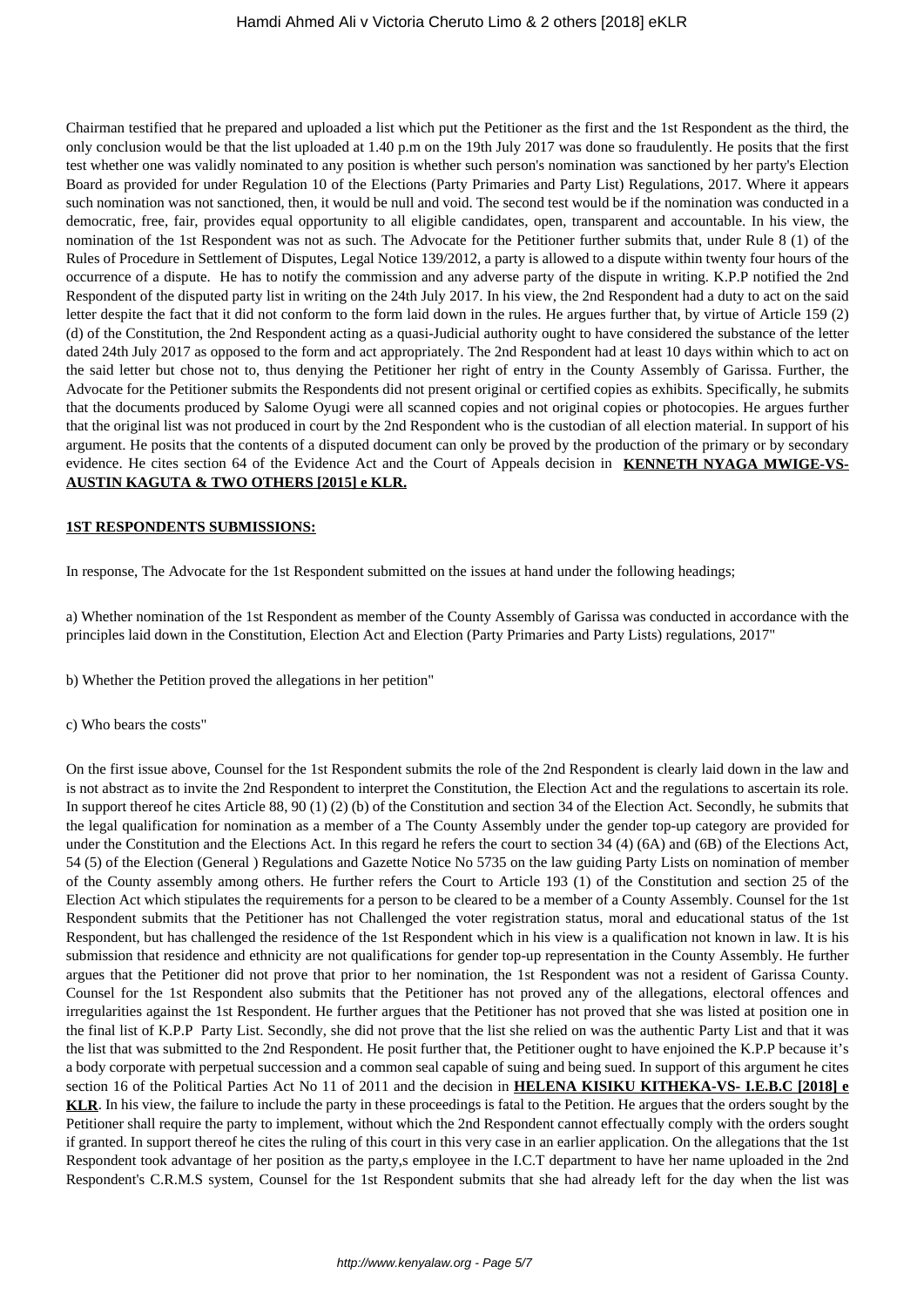submitted. On the allegations that 1st Respondent fraudulently uploaded her name in the 2nd Respondents C'R.M.S system, Counsel for the 1st Respondent submits that there is no evidence that was tendered to prove the same. He argues that fraud is an electoral offence therefore proof is beyond reasonable doubt. In support thereof he cites the decision in **MUSIKARI NAZI KOMBO-vs-MOSES MASIKA WETANGULA & 2 OTHERS[2013] e KLR**. With regard to the allegation of Collusion, Counsel for the 1st Respondent submits that there is no evidence of collusion between between the 1st and 2nd Respondent.

#### **2ND RESPONDENTS SUBMISSIONS:**

In his submissions, Counsel for the 2nd Respondent identified the following as the main issues for determination:

a) Whether the petitioner was legally entitled to be nominated to the Garissa County Assembly under Gender top-up Category"

b) Whether the election/ nomination of the 1st Respondent was in accordance with the Constitution and other electoral laws and whether the 2nd Respondent contravened the constitution and other electoral laws in nominating the 1st Respondent to the County Assembly of Garissa under Gender Top UP Category"

c) Whether the Independent Electoral and Boundaries Commission, the 2nd Respondent herein has Powers to alter lists"

d) Whether the allegations in the petition are vague, generalised are founded on misconception of the applicable law and facts, thus rendering the petition fatally defective.

On the first issue above, Counsel for the 2nd Respondent submits that the Petitioner was not legally entitled to be nominated to the Garissa County Assembly as she did not represent the will of the party which was reflected in the list of K.P.P. He submits that in the said list the 1st Respondent came first, and it was on that basis that she was gazetted as nominee of the party. With regards to the second issue above Counsel for 2nd Respondent has outlined as from paragraph 29 to 32 of his submission the entire process of nomination of a member to the County assembly. In his view the nomination of the 1st Respondent was conducted in accordance with the constitution and other Electoral Laws. He further submits that the allegations by the Petitioner that the Respondents connived to sneak the name of the 1st Respondent in place of the Petitioner is false factually defective and misleading, and, the same has not been proved. On the 3rd issue whether the 2nd Respondent has power to alter party lists, Counsel for the 2nd Respondent submits that it is the responsibility of the political party rather than the courts or the 2nd Respondent to determine which of their members should be included in a party list, in what category, and, what order of priority. He further submits that the commission has no power to alter the political parties preferred candidates. Counsel for the 2nd respondent submits that the petition is vague, lacks particulars and offends Rule 8 of the Elections (Parliamentary and County Elections) Petition Rules 2017.

#### **INTERESTED PARTIES SUBMISSIONS:**

The gist of the submissions by Counsel for the interested party is that the Petitioner herein is from a marginalised community while the 1st Respondent is not from a community contemplated as minority within the meaning of Article 260 of the Constitution of Kenya. In his view, it follows that the 1st Respondent being from one of the bigger tribes in Kenya cannot purport to represent a minority or marginalised community.

#### **DETERMINATION:**

I have gone through the evidence by the Petitioner. I have also gone through the evidence presented by the Respondents. I have very carefully considered the submissions by Counsels for all parties and the various authorities cited by them. At this point, I wish to appreciate Counsels for all parties for a job well done. Indeed, I appreciate the manner in which Counsels for all parties articulated the Constitution and all other Electoral Laws with regards to *inter alia;* the qualifications of person for nomination to the County Assembly, the role of the 2nd Respondent in the nomination process, the burden and standard of proof in election petitions. However, in my view, the only contentious issue here is, who as between the Petitioner and the 1st Respondent will represent the interest of the women of Garissa better. In his submissions, Counsel for the Petitioner submits that the 1st Respondent cannot represent the interest of the women of Garissa by virtue of her not being a resident of Garissa. On the other hand, Counsel for the 1st Respondent submits that ethnicity is not a criteria known in law for nomination to the county assembly. In my view, ln Counties the issue of ethnicity cannot just be wished away. Indeed, Article 90 (2) (c) does recognise the peculiarity of Counties. It is for this